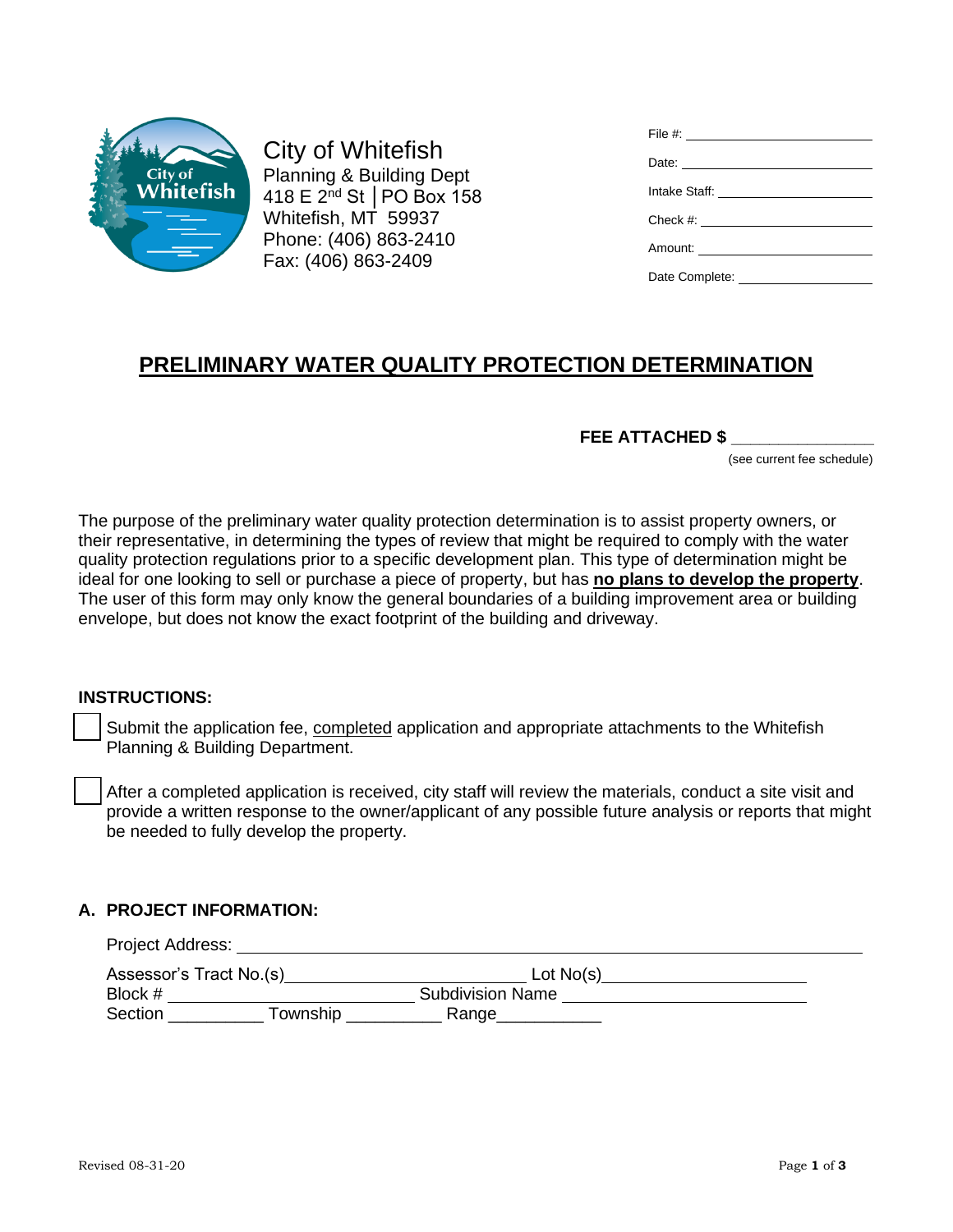I hereby certify that the information contained or accompanied in this application is true and correct to the best of my knowledge. The signing of this application signifies approval for the Whitefish staff to be present on the property for routine monitoring and inspection during the approval and development process.

| Owner's Signature**        | Date                                                                                                                                                                                                                                      |
|----------------------------|-------------------------------------------------------------------------------------------------------------------------------------------------------------------------------------------------------------------------------------------|
| <b>Print Name</b>          |                                                                                                                                                                                                                                           |
| Applicant's Signature      | Date                                                                                                                                                                                                                                      |
| <b>Print Name</b>          |                                                                                                                                                                                                                                           |
| Representative's Signature | Date                                                                                                                                                                                                                                      |
| <b>Print Name</b>          | **May be signed by the applicant or representative,<br>authorization letter from owner must be attached. If there<br>are multiple owners, a letter authorizing one owner to be<br>the authorized representative for all must be included. |

### **B. APPLICATION CONTENTS:**

| <b>Attached</b> | ALL ITEMS MUST BE INCLUDED - INCOMPLETE APPLICATIONS WILL NOT BE ACCEPTED                                                                                                                                                                                                                                                                                                                                                                                                                                                                                                           |  |
|-----------------|-------------------------------------------------------------------------------------------------------------------------------------------------------------------------------------------------------------------------------------------------------------------------------------------------------------------------------------------------------------------------------------------------------------------------------------------------------------------------------------------------------------------------------------------------------------------------------------|--|
|                 | One (1) printed copy and one (1) electronic copy of the application and supplemental<br>materials.<br>(if requesting review for multiple lots, complete a separate form for each lot)                                                                                                                                                                                                                                                                                                                                                                                               |  |
|                 | <b>Vicinity Map</b>                                                                                                                                                                                                                                                                                                                                                                                                                                                                                                                                                                 |  |
|                 | A site plan, drawn to a suitable engineering scale (such as 1"=20"), showing:<br>boundaries of the subject property;<br>$\bullet$<br>a building improvement area $-$ this should be greater than an exact building<br>$\bullet$<br>footprint, but less than the entire lot;<br>name of adjacent rights-of-way;<br>$\bullet$<br>location of critical stormwater conveyances, rivers, streams, wetlands, or lakes<br>$\bullet$<br>on property or within 200-feet; and<br>topography of the site at two-foot contour intervals, with slopes 10% or greater<br>$\bullet$<br>highlighted |  |
|                 | Any other additional information relevant to the property                                                                                                                                                                                                                                                                                                                                                                                                                                                                                                                           |  |